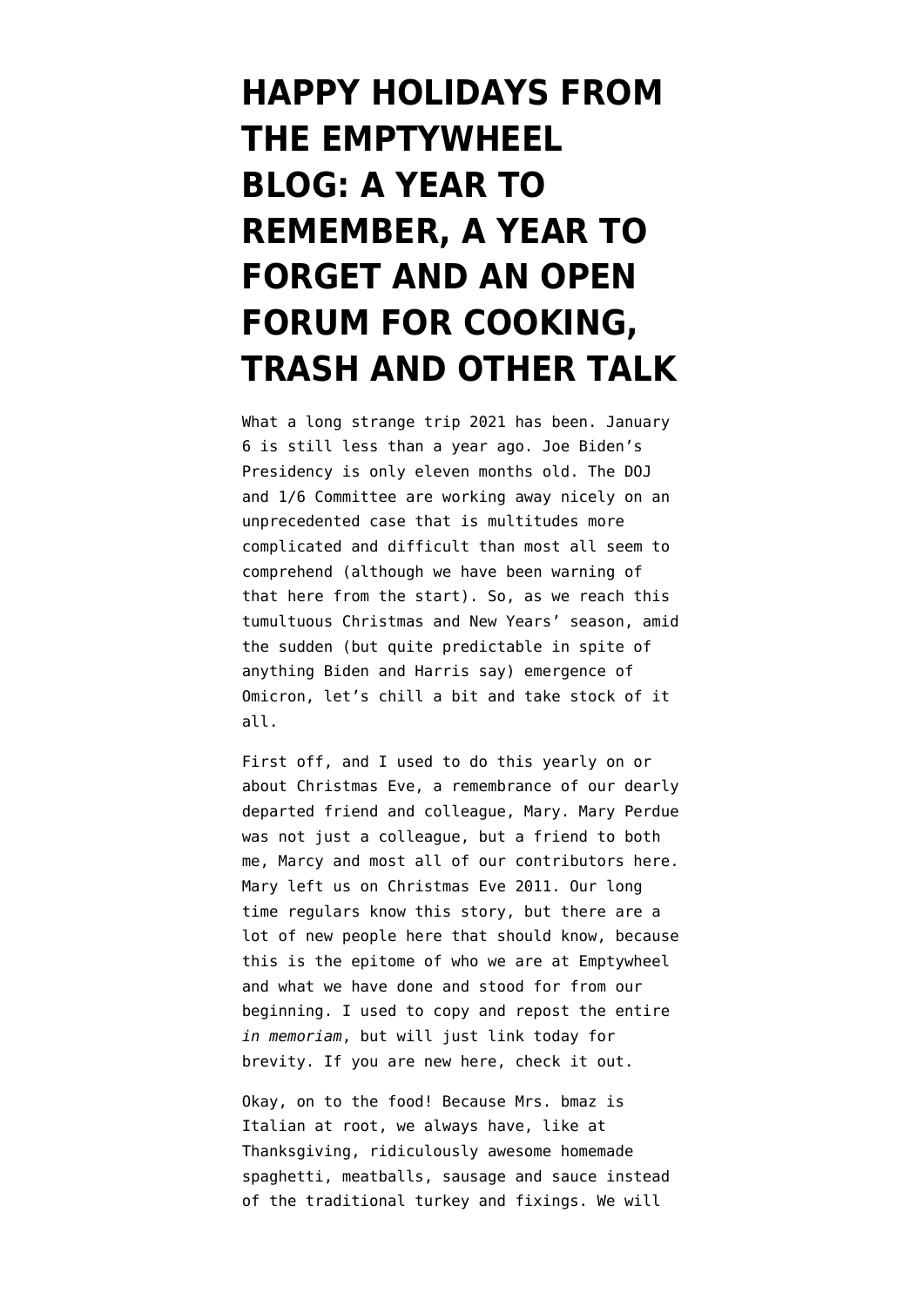again. As much as I hate pumpkin pie, our daughter simply loves it, so there will be that too. That will be Christmas Day though, for Christmas Eve, probably [steak, or homemade](https://www.youtube.com/watch?v=tRfZq7GtfyI) [pizza, in the Ooni pizza oven](https://www.youtube.com/watch?v=tRfZq7GtfyI). So, what are all of you eating, from where, and how? Marcy taught me long ago to seek out local and fresh ingredients, whether meat, vegetables or other, and we try to do that. Holiday food is fun!

And, now, for a bit of Trash Talk. Last night the Titans beat the 49ers and all but clinched a playoff spot and division title. Niners are still alive, but a little wounded. The Saturday game of Colts at Cardinals has all kinds of playoff implications. Both would likely still make the playoffs, but the seeding is absolutely critical. The other Christmas Day game of Cleveland at Green Bay is kind of a throwaway, hard to see the banged up and sinking Brownies going the Pack a game at Lambeau. There are too many permutations after the Sunday slate is played to go through here, but [ESPN has a nice](https://www.espn.com/nfl/story/_/id/32930274/nfl-playoff-picture-2021-standings-brackets-scenarios-49ers-titans-plus-week-16-outlook) [synopsis.](https://www.espn.com/nfl/story/_/id/32930274/nfl-playoff-picture-2021-standings-brackets-scenarios-49ers-titans-plus-week-16-outlook)

There is so much more going on, and let's talk about it. In closing, I'd just like to say thank you for being part of this community, it means everything to all of us here. So, to all of you and yours, have the happiest of holidays and New Year.

This year's holiday music is "Don't Shoot Me Santa Claus" by the incomparable Killers. It is really a great tune. I do suggest you click on the full screen button to embiggen it.

And for Eureka, Scribe and all our Pennsylvania friends: